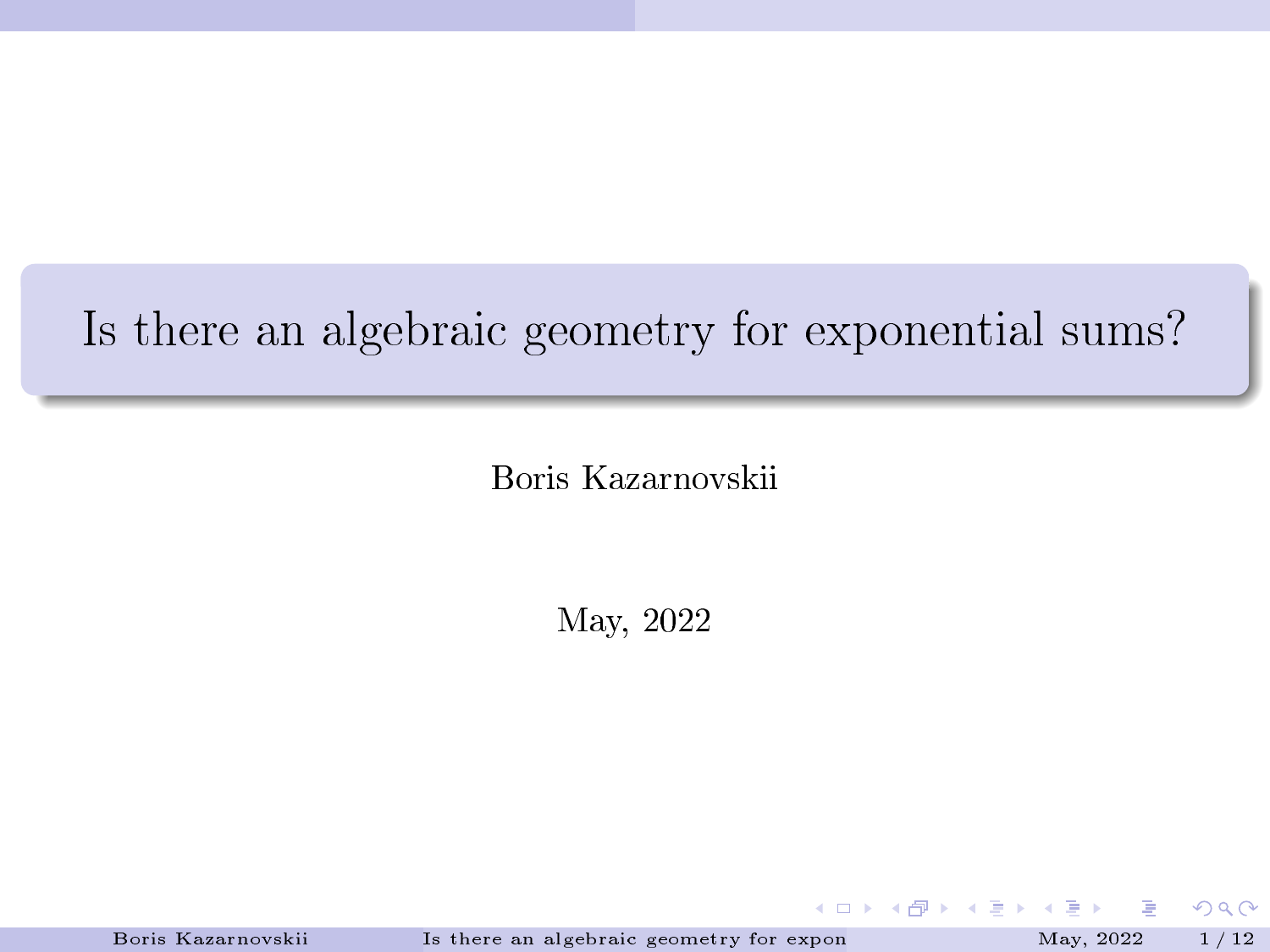### The ring of exponential sums

An exponential sum (ES) is a function on  $\mathbb{C}^n$  of the form

$$
f(z) = \sum_{\lambda \in \Lambda, c_{\lambda} \in \mathbb{C}} c_{\lambda} e^{\langle z, \lambda \rangle},
$$

where  $\Lambda$  is a finite set in  $\mathbb{C}^n$ , and  $\langle z, \lambda \rangle = z_1 \overline{\lambda}_1 + \ldots + z_n \overline{\lambda}_n$ . The sets  $\Lambda$  and  $conv(\Lambda)$  are respectively called the *support* and the *Newton polyhedron* of ES. If  $\lambda_i \in \mathbb{R}$ , then ES is called quasi-algebraic. Below we consider only quasi-algebraic ESs. Thus Newton polyhedra are the convex polyhedra in  $\mathbb{R}^n$ . An analytic set in  $\mathbb{C}^n$ , given as the zero set of a finite system of exponential sums, is said to be the *exponential variety (E-variety)*.

The ring ESs seems to be similar to the ring of Laurent polynomials. At the beginning of the 20th century, there were hopes to find its algebraic properties analogous to those of a polynomial ring and construct the algebraic geometry of E-varieties.

 $\Omega$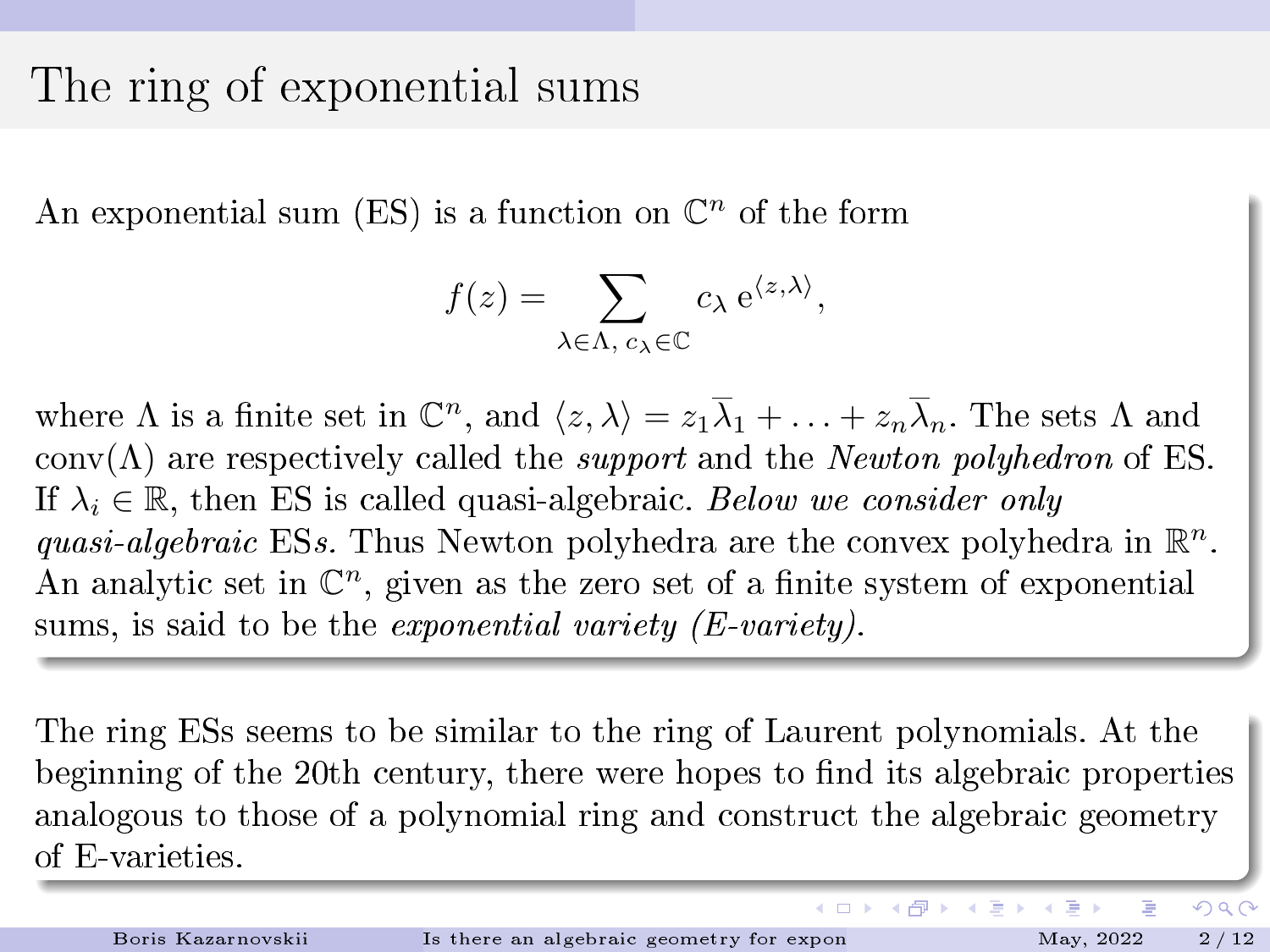In 1929 J. Ritt proved that, if the ratio of two ESs in one variable is an entire function, then this function is also an ES. For polynomials it follows from the algorithm of division with remainder. For ESs such an algorithm does not work. So it's not obvious a priori.

Ritt multidimensional theorem was proved later (in the 70s).

However, many attempts to find other algebraic-geometric properties, similar to the properties of the ring of polynomials, encountered great difficulties. For example, the existence of a common zero of two ESs does not imply the existence of a common divisor: the ESs  $e^z - 1$ ,  $e^{\sqrt{2}z} - 1$ , having a common zero at  $z = 0$  have no a common divisor. This follows from the infinity of the zero set of any ES (as the zero set of  $e^z - 1$ ).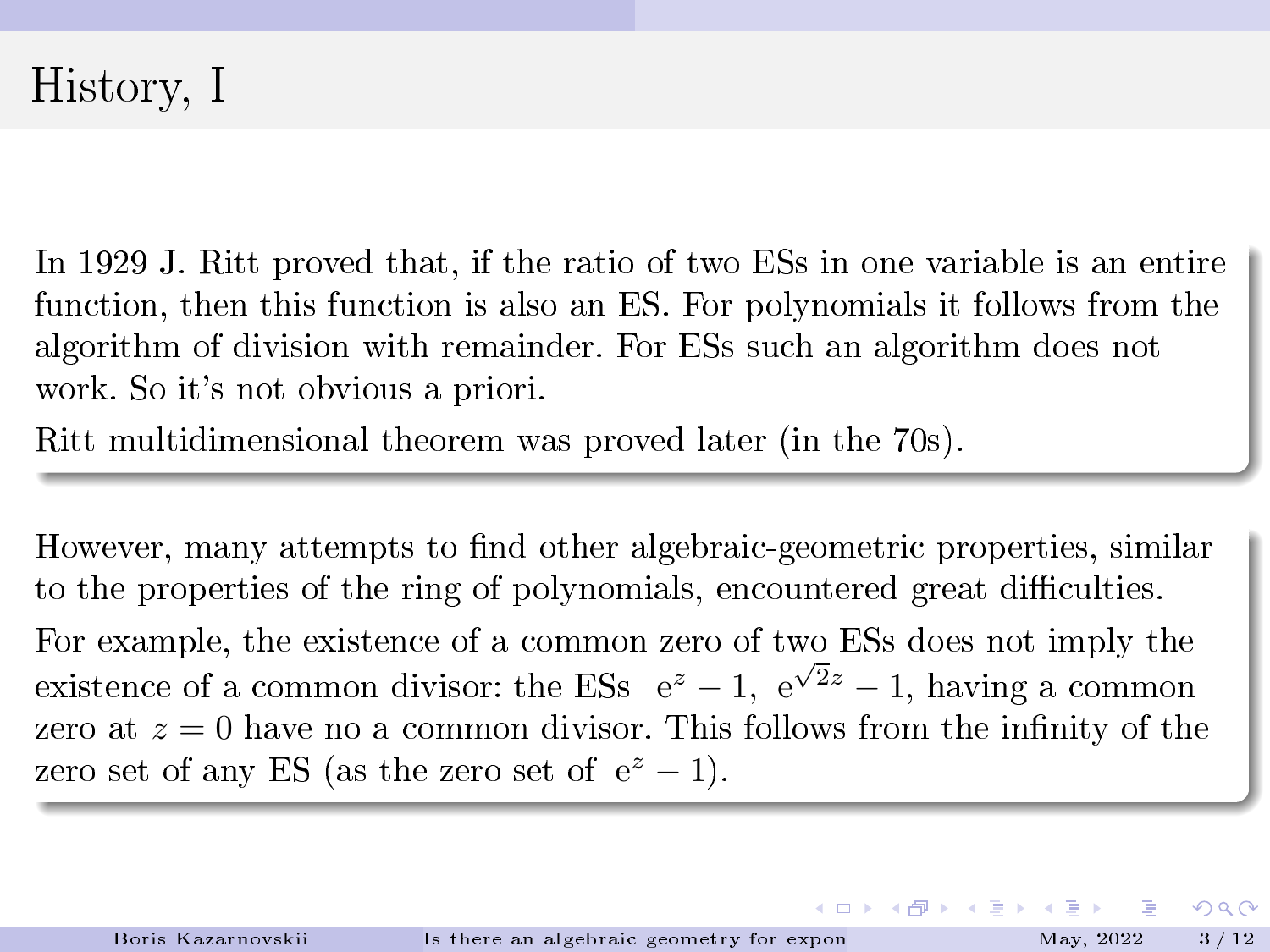It is probable that Ritt himself proposed the conjecture about the finiteness of the set of common zeros of two coprime ESs in one variable. Despite numerous efforts this conjecture is very far from being proven.

If one of the ESs is  $e^z - 1$ , then the conjecture is true (This follows from a theorem called the "Mordell-Lang conjecture" for a complex torus). This is the classical result of Skolem on Diophantine solutions of exponential equations.

**K ロ ト K 伺 ト K ヨ ト K**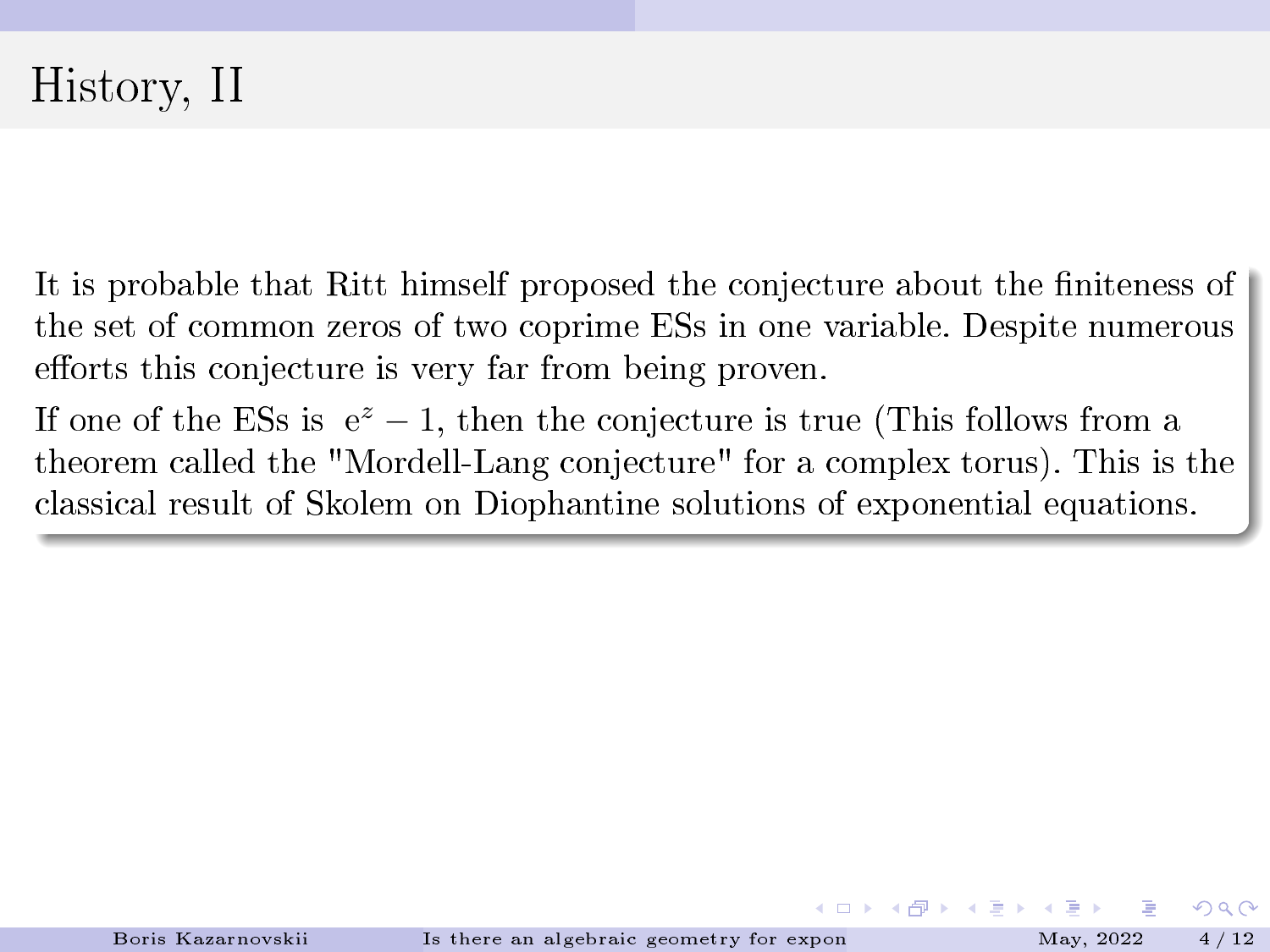<span id="page-4-0"></span>It is probable that Ritt himself proposed the conjecture about the finiteness of the set of common zeros of two coprime ESs in one variable. Despite numerous efforts this conjecture is very far from being proven.

If one of the ESs is  $e^z - 1$ , then the conjecture is true (This follows from a theorem called the "Mordell-Lang conjecture" for a complex torus). This is the classical result of Skolem on Diophantine solutions of exponential equations.

#### Skolem theorem

The set of integer zeros of ES  $\sum c_{\alpha} e^{i\alpha z}$  can be any finite set. If the set of zeros is infinite, then it is a union of a finite set and a finite set of arithmetic progressions.

イロト イ御 トメ ミト メモ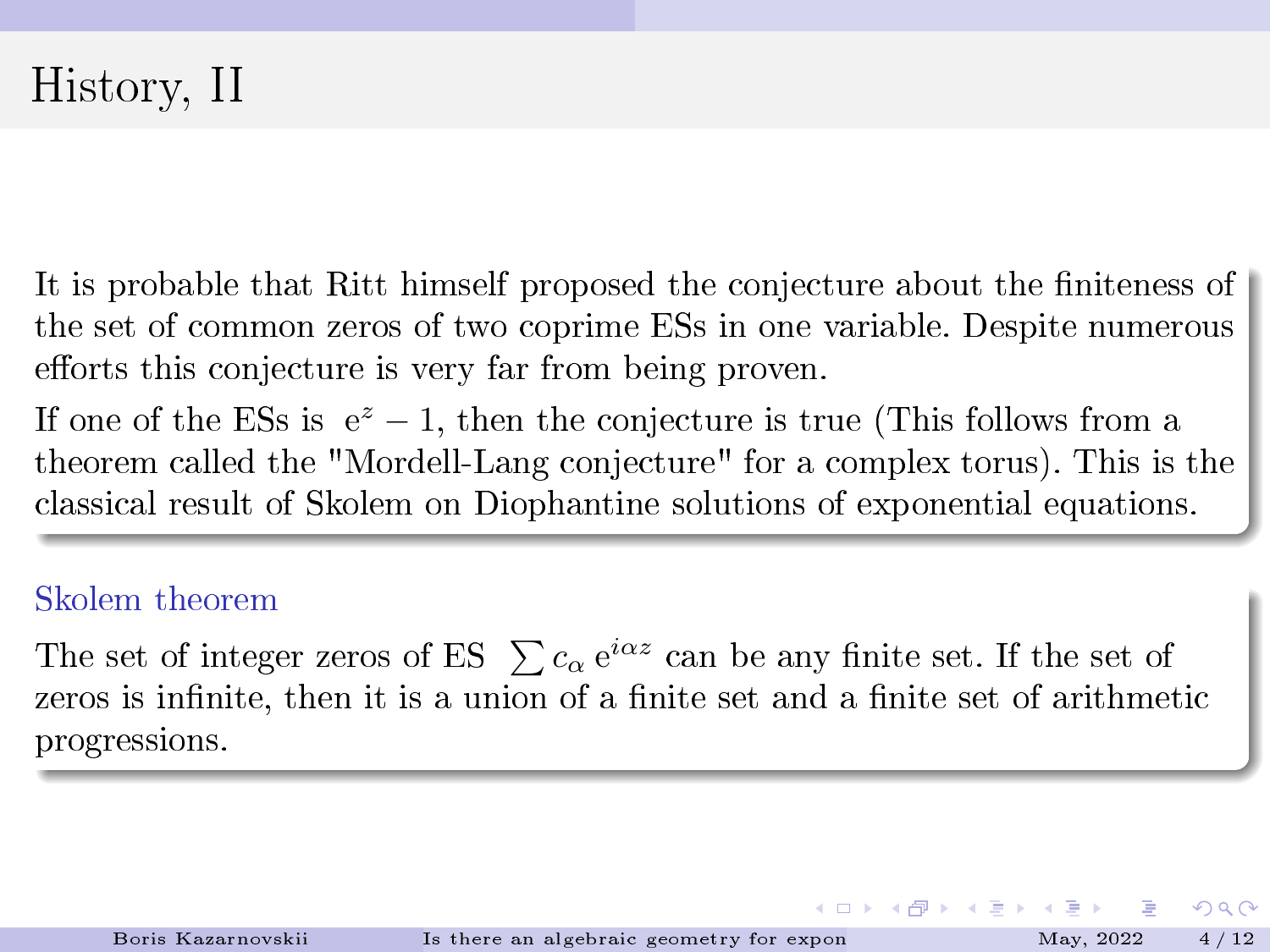## <span id="page-5-0"></span>Introduction, I

There has been some progress in the algebra of ESs in recent years. The main result is the construction of the "ring of conditions" for  $\mathbb{C}^n$ . The ring of conditions is the ring of the intersection theory on homogeneous spherical varieties. The similar intersection theory can be constructed for E-varieties.

**K ロ ト K 何 ト K ヨ ト K**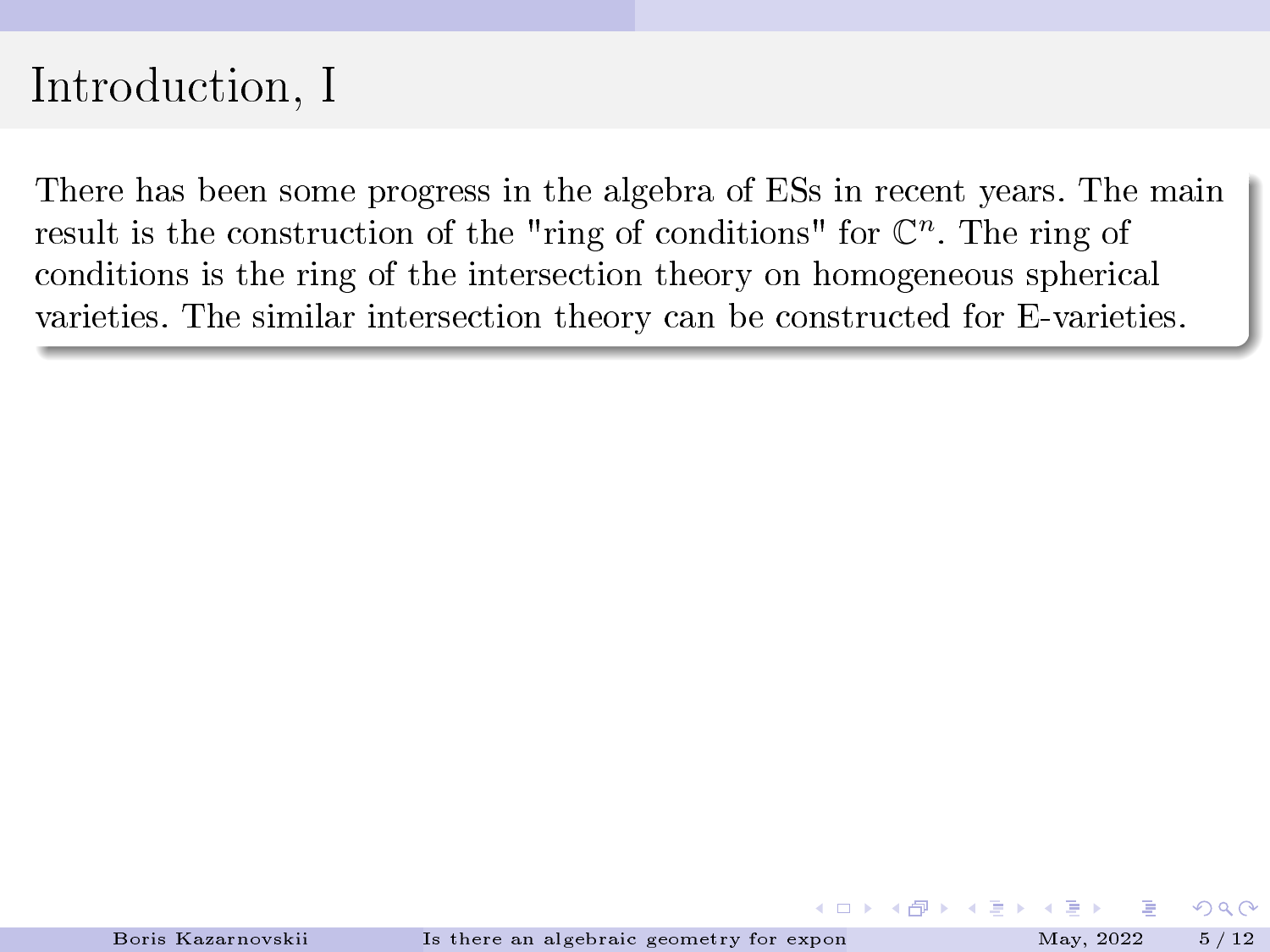## <span id="page-6-0"></span>Introduction, I

There has been some progress in the algebra of ESs in recent years. The main result is the construction of the "ring of conditions" for  $\mathbb{C}^n$ . The ring of conditions is the ring of the intersection theory on homogeneous spherical varieties. The similar intersection theory can be constructed for E-varieties.

The classical Chow ring is good for compact varieties. The Chow ring of a compact toric variety is isomorphic to the ring of integer cohomologies. But it is bad for non-compact varieties. The Chow ring of  $(\mathbb{C} \setminus 0)^n$  is  $\mathbb{Z}$ . This ring knows nothing about Newton polyhedra of algebraic varieties. On the contrary, the ring condition of a torus contains all this information.

**K ロ ト K 伺 ト K ヨ ト K**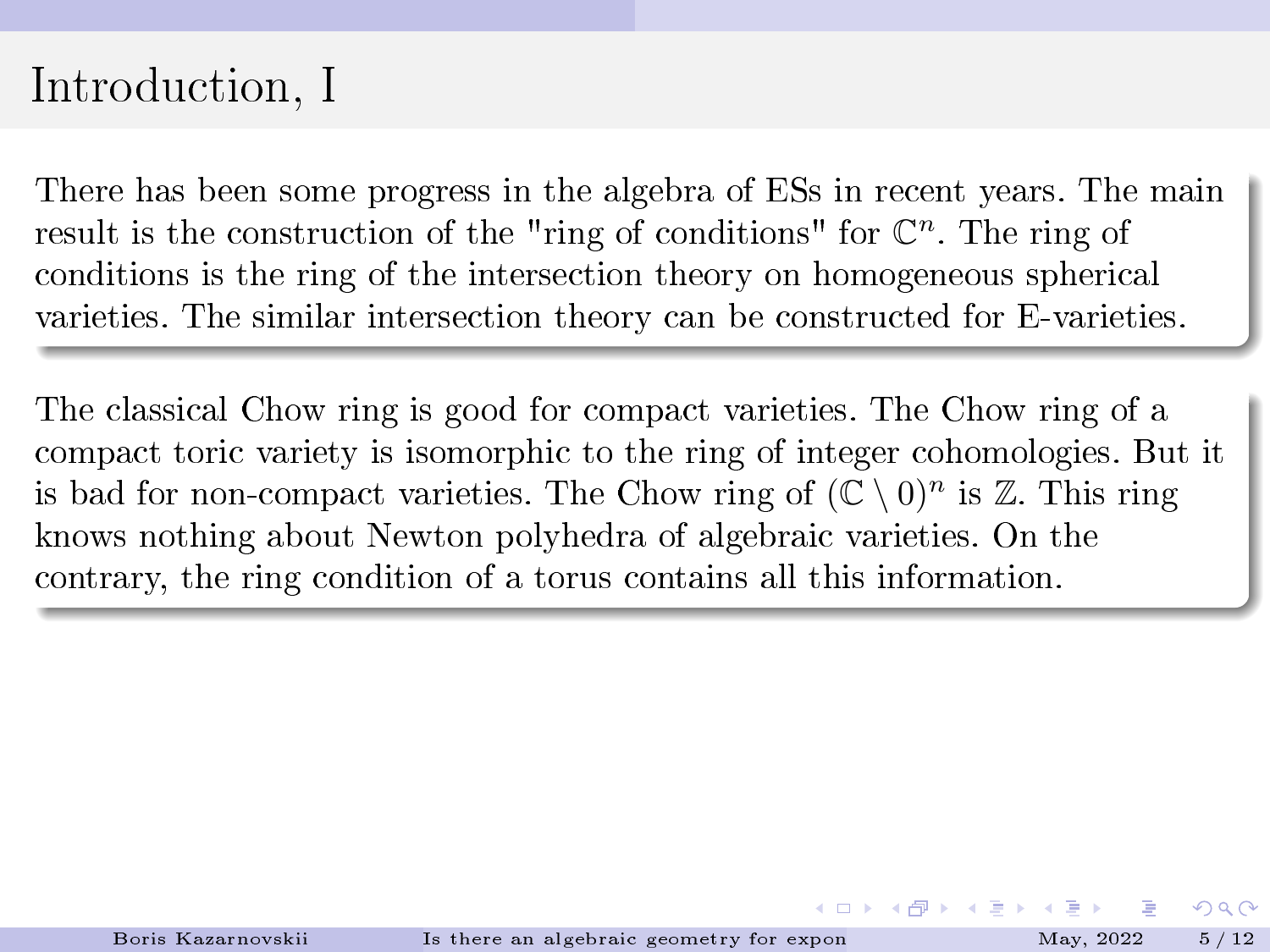## <span id="page-7-0"></span>Introduction, I

There has been some progress in the algebra of ESs in recent years. The main result is the construction of the "ring of conditions" for  $\mathbb{C}^n$ . The ring of conditions is the ring of the intersection theory on homogeneous spherical varieties. The similar intersection theory can be constructed for E-varieties.

The classical Chow ring is good for compact varieties. The Chow ring of a compact toric variety is isomorphic to the ring of integer cohomologies. But it is bad for non-compact varieties. The Chow ring of  $(\mathbb{C} \setminus 0)^n$  is  $\mathbb{Z}$ . This ring knows nothing about Newton polyhedra of algebraic varieties. On the contrary, the ring condition of a torus contains all this information.

The construction of the ring of conditions is based on the concept of intersection indices  $I(X, Y)$  of E-varieties  $X, Y$  of complementary dimensions. The main obstacle to define the intersection index is the infinity of the 0-dimensional E-variety. We define the *weak density* of 0-dimensional E-variety, which is analogous to the number of points of a 0-dimensional algebraic variety, and then use the weak density to dene t[he](#page-6-0) i[nt](#page-8-0)[er](#page-4-0)[s](#page-5-0)[e](#page-7-0)[ct](#page-8-0)[io](#page-0-0)[n n](#page-18-0)[u](#page-0-0)[mb](#page-18-0)[ers](#page-0-0)[.](#page-18-0)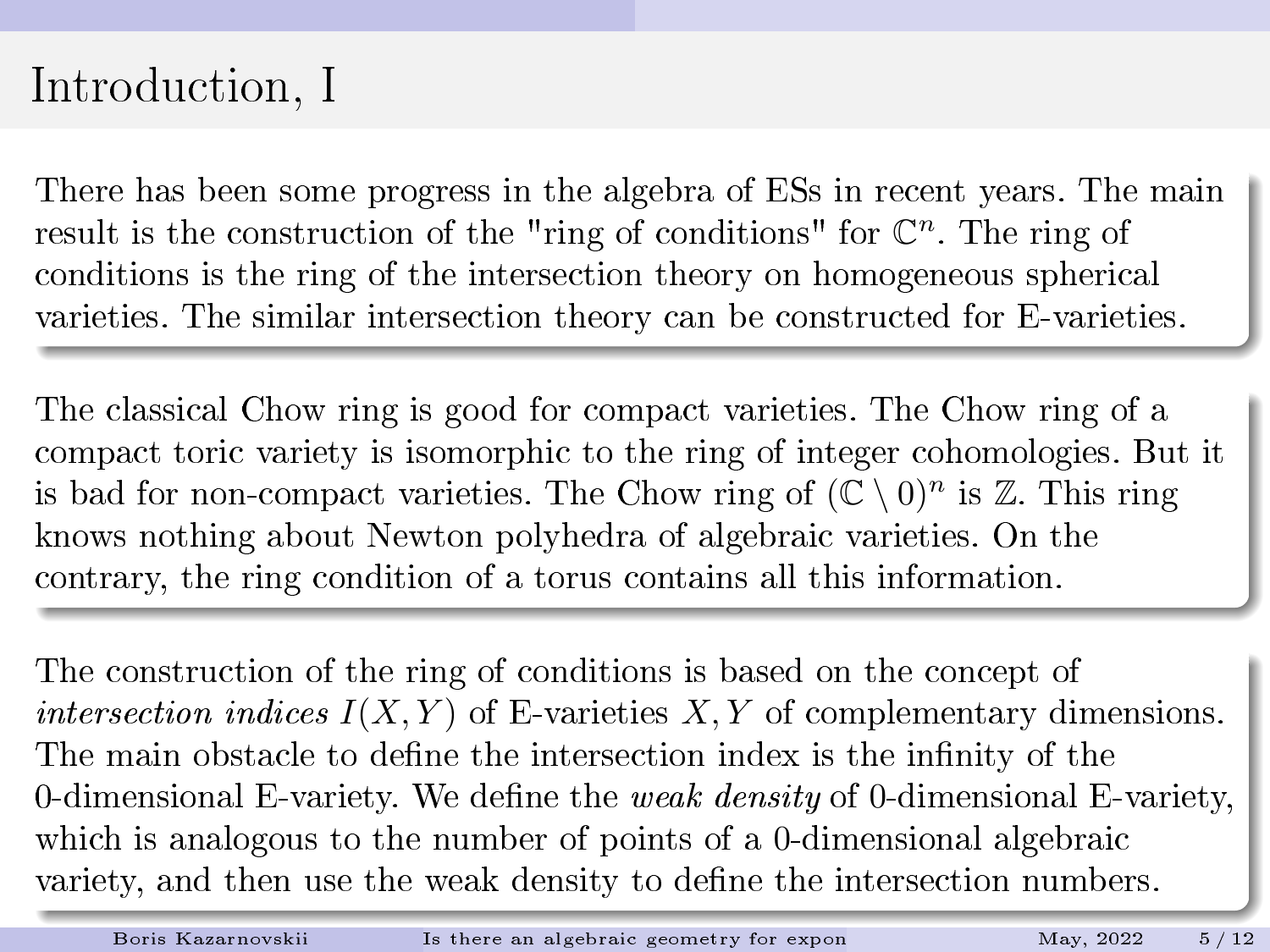## <span id="page-8-0"></span>Introduction, II. Ring of conditions

Definition. E-varieties  $X$  and  $Y$  are said to be equivalent if

 $\forall Z$ :  $I(X, Z) = I(Y, Z)$ 

The set of equivalence classes of codimension  $k$  form a homogeneous component of degree  $k$  in the graded commutative semiring with operations  $'+'$  and  $'\times'$  defined as follows.

 $\Omega$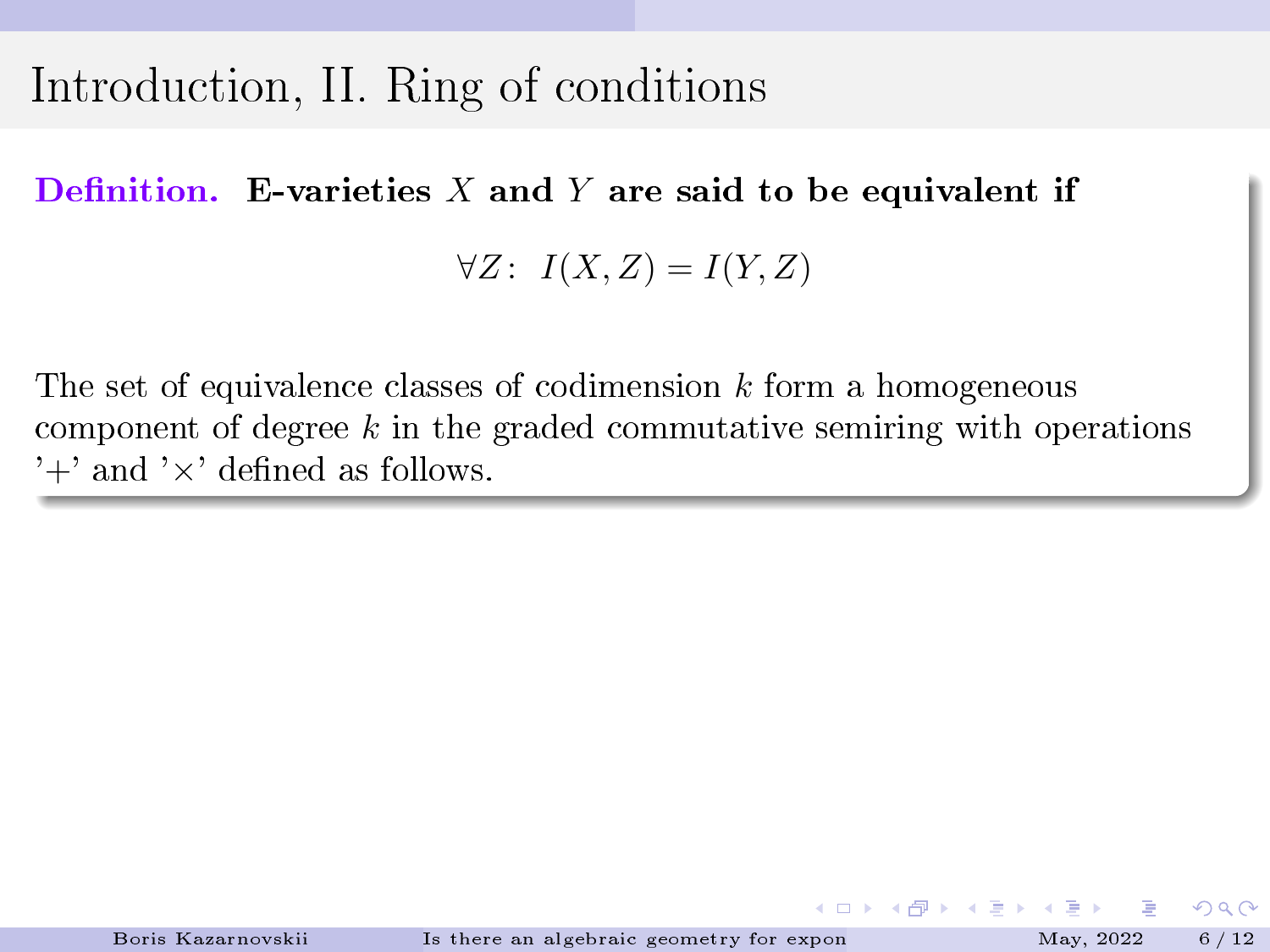## Introduction, II. Ring of conditions

Definition. E-varieties  $X$  and  $Y$  are said to be equivalent if

 $\forall Z$ :  $I(X, Z) = I(Y, Z)$ 

The set of equivalence classes of codimension  $k$  form a homogeneous component of degree  $k$  in the graded commutative semiring with operations ' $+$ ' and ' $\times$ ' defined as follows.

Theorem. Let  $X \in \mathcal{X}$ ,  $Y \in \mathcal{X}$  where  $\mathcal{X}$ ,  $\mathcal{Y}$  are two fixed equivalence classes. Then, for almost all  $z \in \mathbb{C}^n$ , (1) the equivalence class of  $(z+X) \cup Y$  and (2) the equivalence class of  $(z+X) \cap Y$  do not depend on the choice of  $X \in \mathcal{X}$  and  $Y \in \mathcal{Y}$ . We denote these classes be  $\mathcal{X} + \mathcal{Y}$ and by  $\mathcal{X} \times \mathcal{Y}$ 

Here we skip the definition of "almost all".

Even after all the definitions I have omitted, assertion  $(2)$  remains completely non-obvious. Its proof is mainly based on the application of tropical geometry.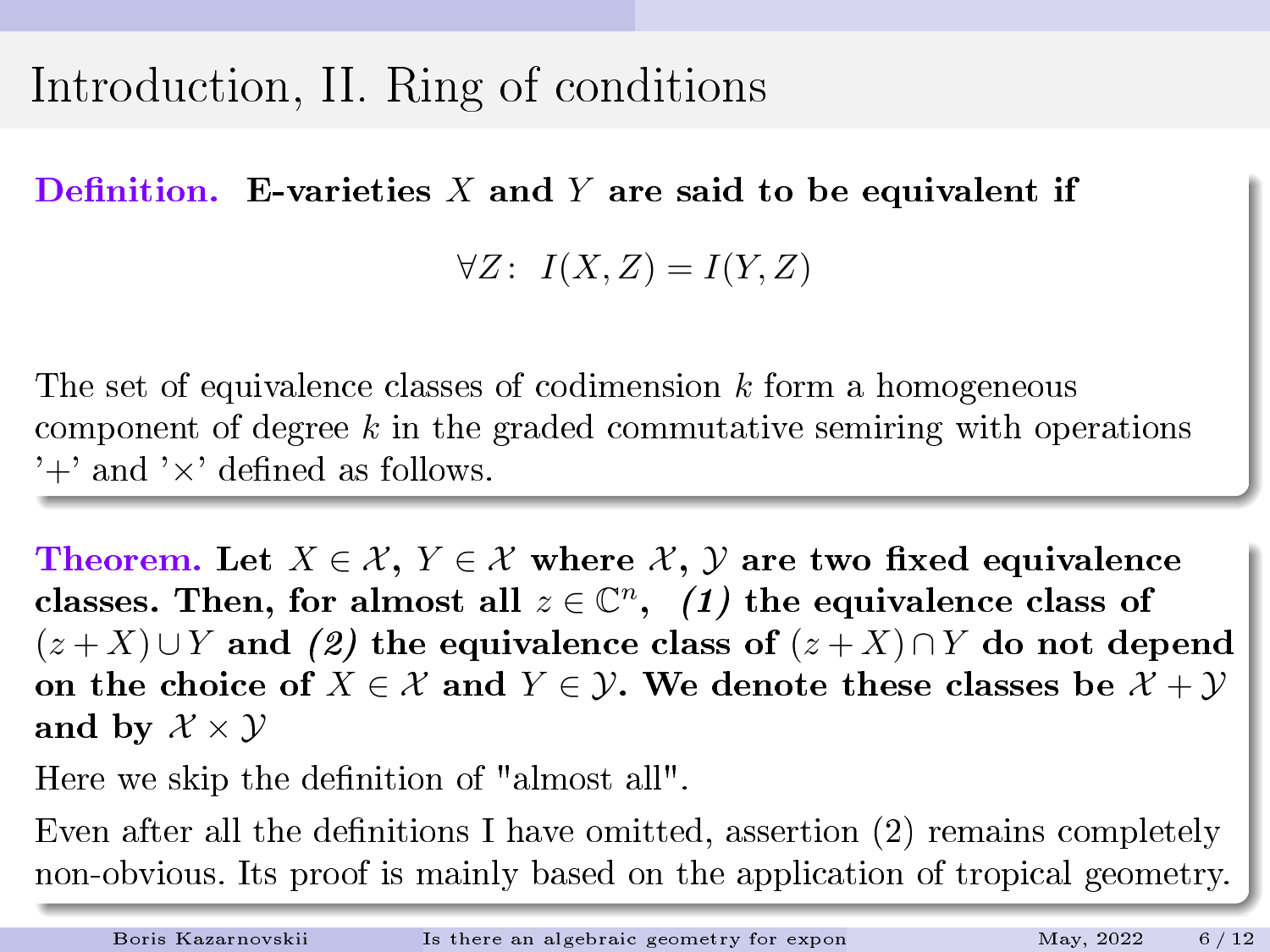# Algebraic dimension, weak density, intersection index and BKK theorem (brief description).

We define the *algebraic codimension* codim<sub>a</sub>X of E-variety X and the weak density  $d_w(X)$  of 0-dimensional E-variety X. The weak density is the analog of the number of points of a 0-dimensional algebraic variety.

**K ロ ト K 何 ト K ヨ ト K**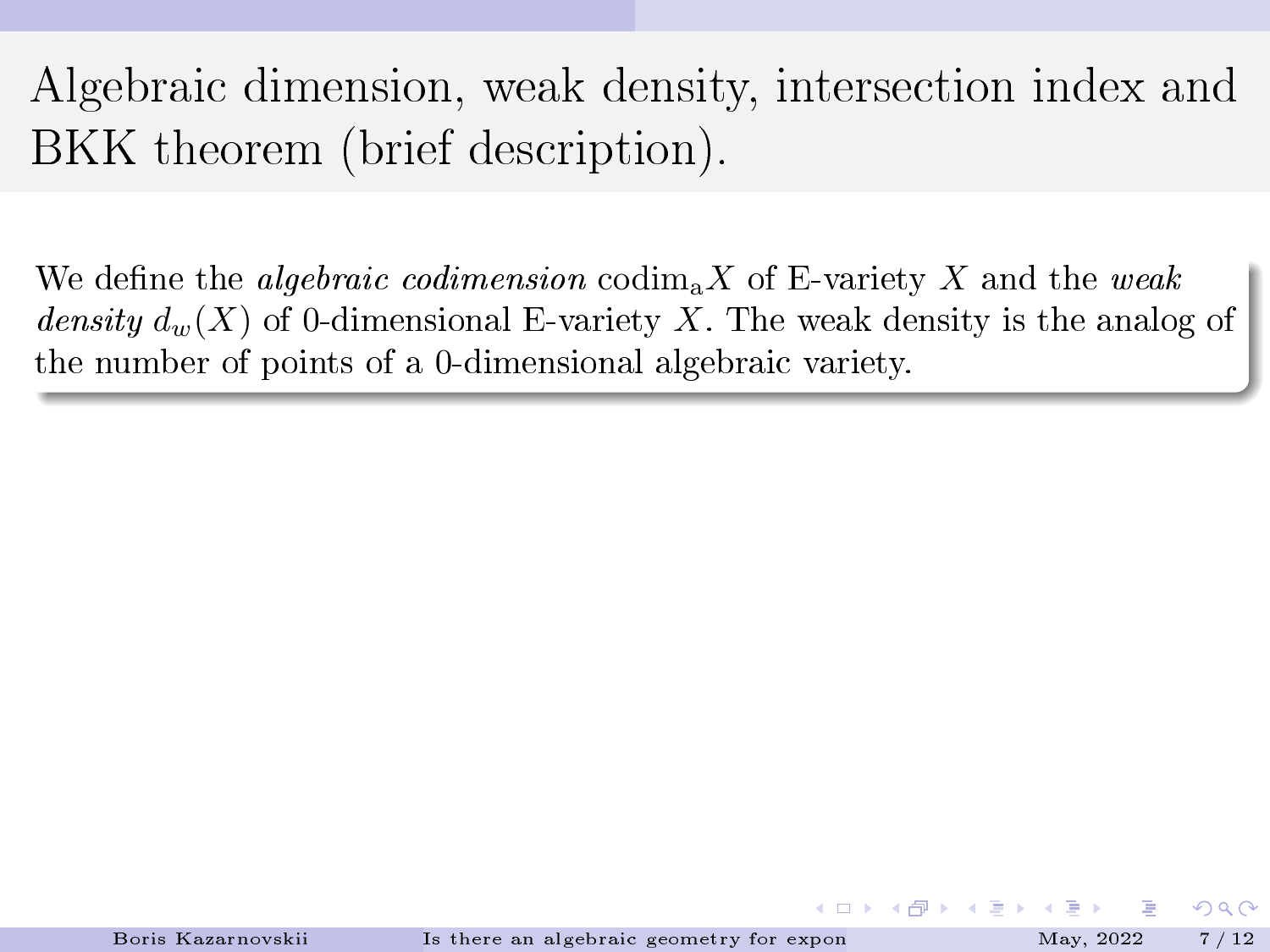# Algebraic dimension, weak density, intersection index and BKK theorem (brief description).

We define the *algebraic codimension* codim<sub>a</sub>X of E-variety X and the weak density  $d_w(X)$  of 0-dimensional E-variety X. The weak density is the analog of the number of points of a 0-dimensional algebraic variety.

Let codim<sub>a</sub> $X_1 + \ldots + \text{codim}_n X_k = n$ . Then there exists a *domain of relatively* full measure (I am not clarifying this concept here) D in  $(\mathbb{C}^n)^k$  such that, for  $(z_1, \ldots, z_k) \notin D$ , the weak densities of E-varieties  $(z_1 + X_1) \cap \ldots \cap (z_k + X_k)$ are the same.

This weak density is called the *intersection index*  $I(X_1, \ldots, X_k)$ .

The intersection index of E-varieties is not integer.

It turns out that, as in polynomial case, the intersection index of n exponential hypersurfaces is equal to the mixed volume of their Newton polytopes.

 $\Omega$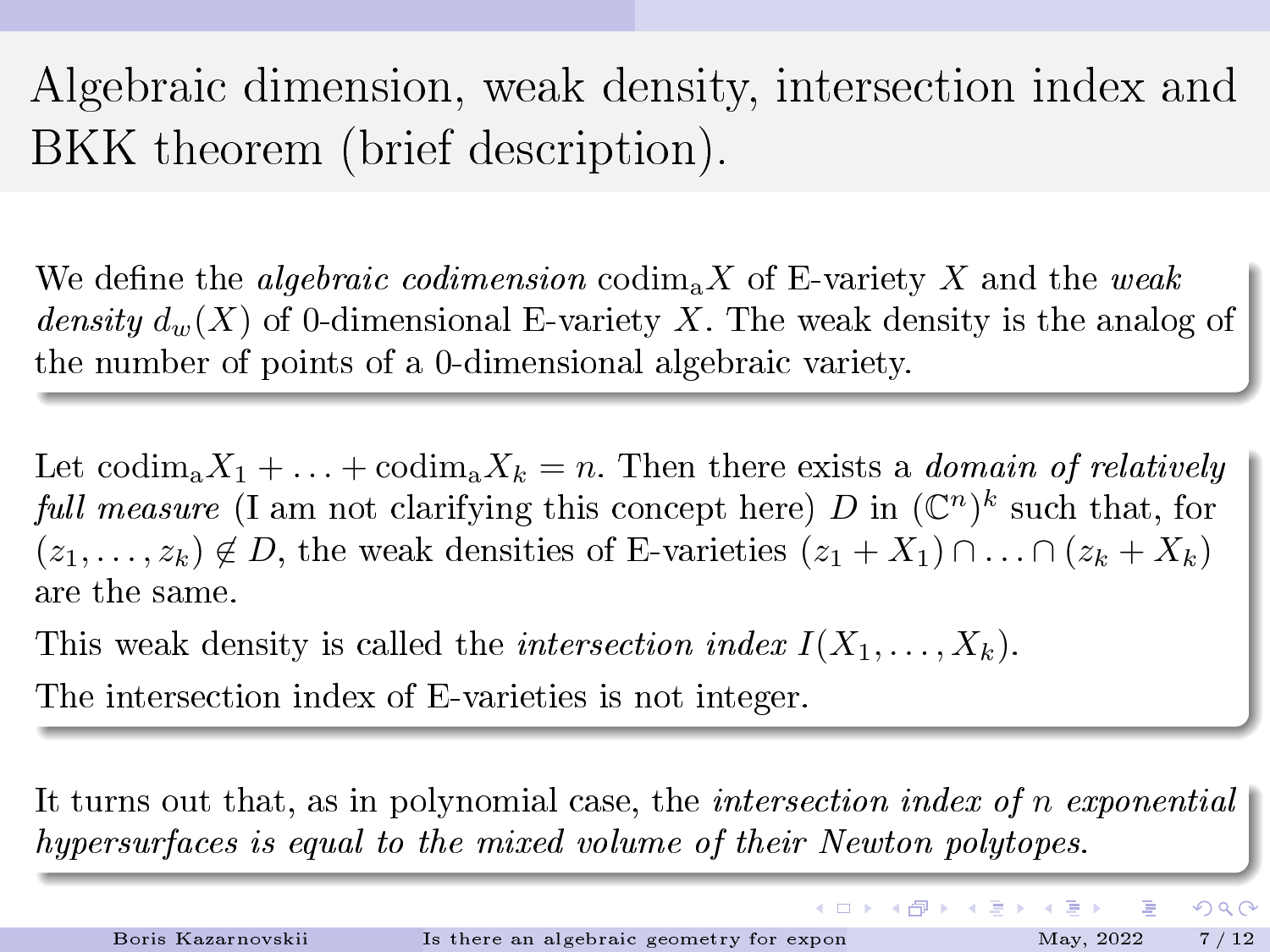Let  $G \subset \text{Re } \mathbb{C}^n$  be a subgroup with finitely many generators. Assume that  $G$ contains a basis of  $\mathbb{C}^n$ . Let  $E_G$  denote the ring of exponential sums with support in G. Fix a basis  $\alpha_1, \ldots, \alpha_N$  of G. Then each exponential sum  $f \in E_G$ can be expressed uniquely as a Laurent polynomial  $f(z) = P(e^{\alpha_1 z}, \dots, e^{\alpha_N z})$ of N variables  $e^{\alpha_1 z}, \ldots, e^{\alpha_N z}$ . If the E-variety X is given by equations  $f_1 = \cdots = f_k = 0$ , where  $f_i \in E_G$ , then the corresponding algebraic variety in  $(C \setminus 0)^N$  denote by  $M(X)$  and call it the model of E-variety X.

Definition. We define the algebraic codimension  $\mathrm{codim}_{a} X$  of E-variety X as codim  $M(X)$ .

The algebraic codimension codim<sub>a</sub>X does not depend on the different choices such as group G and its basis  $\alpha_1, \ldots, \alpha_N$ .

←ロト (御) (き) (き)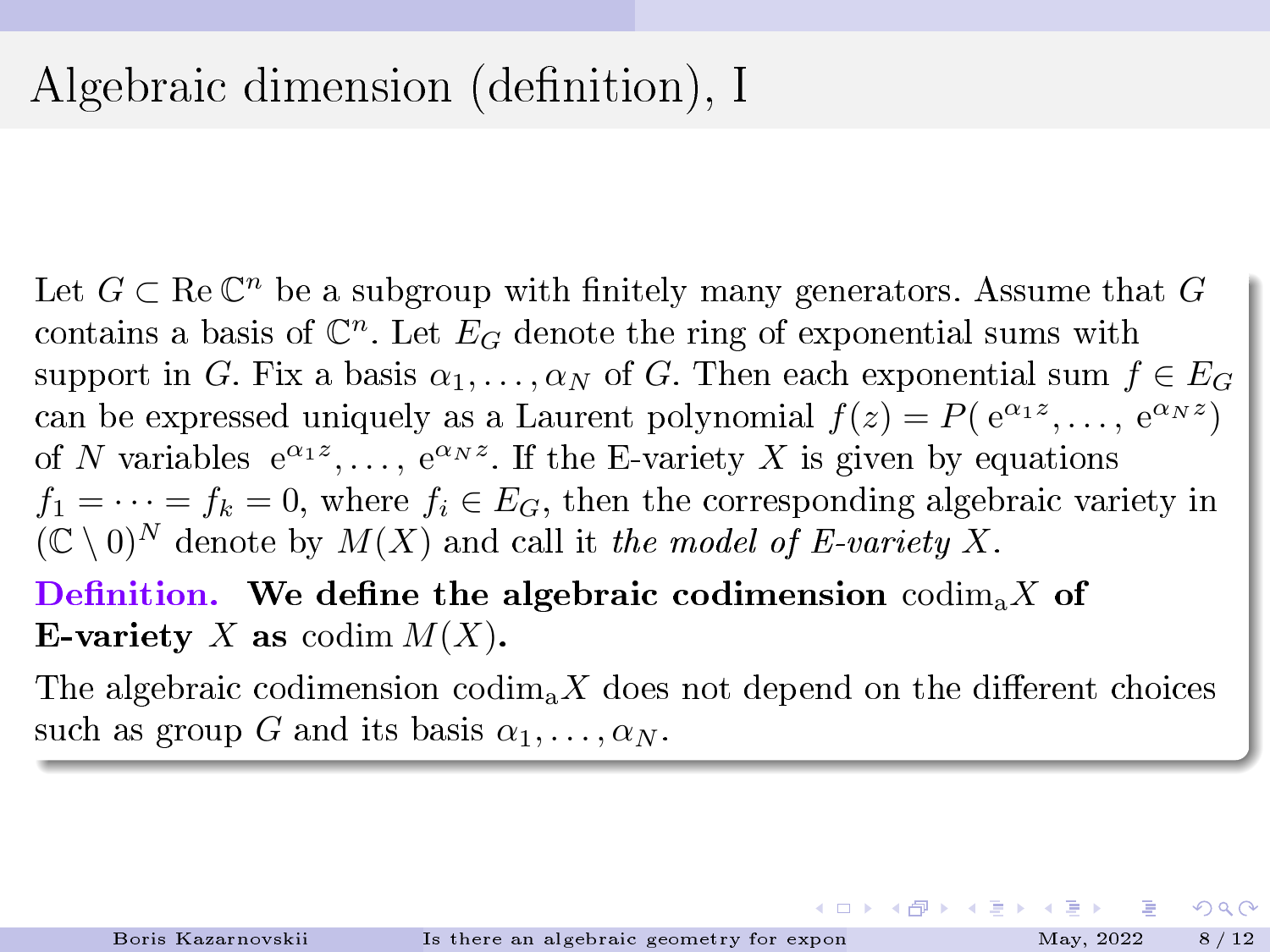## <span id="page-13-0"></span>Algebraic dimension (definition), II

Assume that the E-variety X is given by equations  $f = q = 0$ . If f and q have no common divisor, then  $\text{codim}_a X = 2$ ; otherwise  $\text{codim}_a X = 1$ . In particular the algebraic codimension of the point  $0 \in \mathbb{C}$  treated as the E-variety given by the equations  $e^z - 1 = e^{\sqrt{2}} - 1 = 0$  has algebraic codimension 2. Thus the codimension of E-variety  $X$  as an analytic set can be smaller than codim<sub>a</sub>X. Let  $(X, z)$  be the irreducible germ of an E-variety X at the point  $z \in X$ . If  $(X, z)$  has a smaller codimension than  $\text{codim}_n X$ , then the germ is said to be *atypical*. It is known that each *atypical germ of an E-variety lies in* a proper affine subspace of  $\mathbb{C}^n$ .

In particular any atypical component of 0-dimensional E-variety in  $\mathbb{C}^2$  is a complex affine line.

←ロト (御) (き) (き)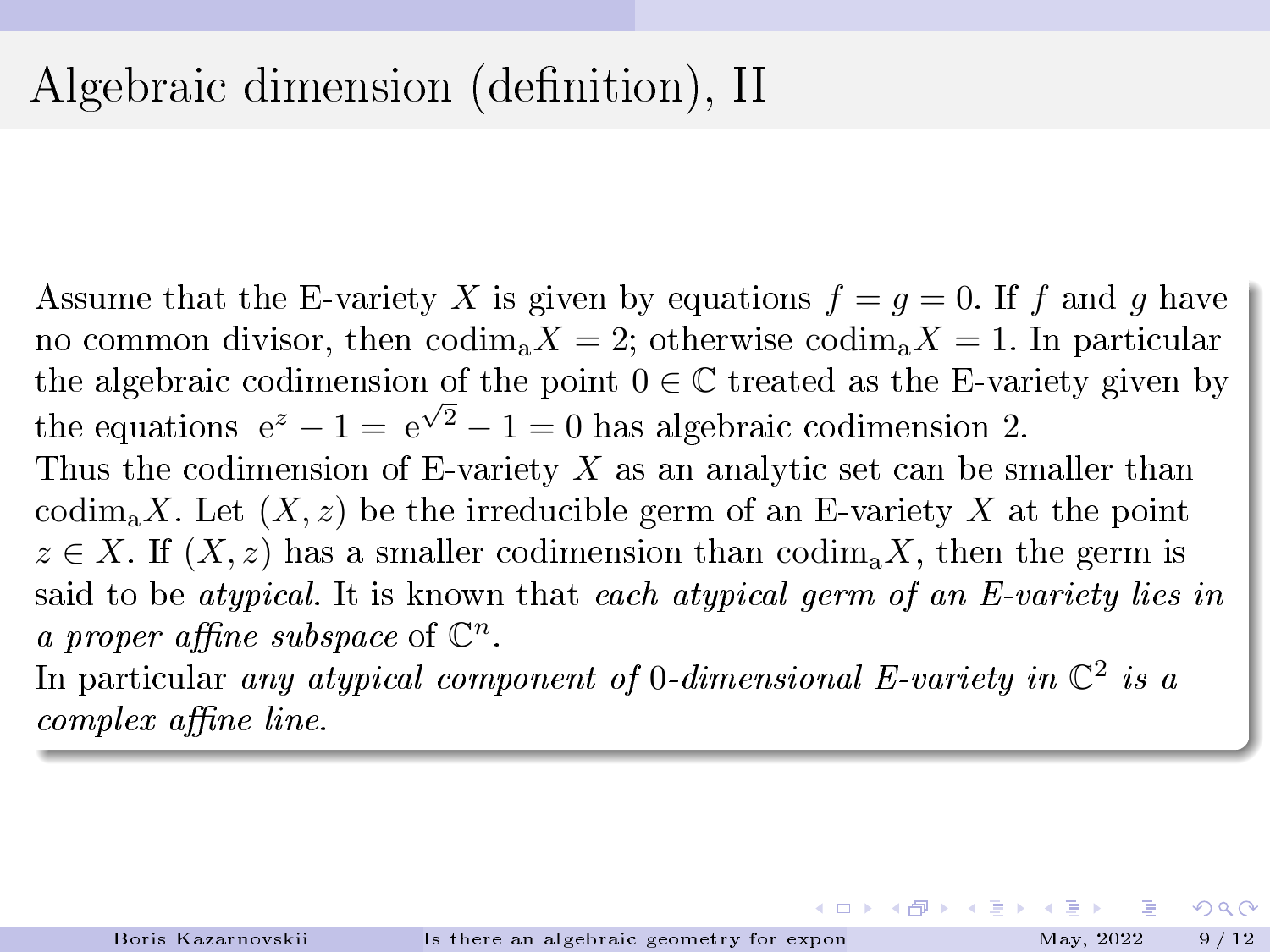## <span id="page-14-0"></span>Weak density (definition), I

The simplest example of 0-dimensional E-variety is the n-dimensional lattice  $L \subset \text{Im } \mathbb{C}^n$  (as the zero set  $2\pi i \mathbb{Z}$  of ES e<sup>z</sup> - 1) or the shift of such lattice in  $\mathbb{C}^n$  (as for  $e^z - w$ ). In this case the weak density is defined as the periodicity of L, that is  $1/\text{vol}_n(C)$  where C is the fundamental cube of L. The weak density of the union of translated lattices is the sum of their weak densities.

イロト イ押ト イヨト イヨト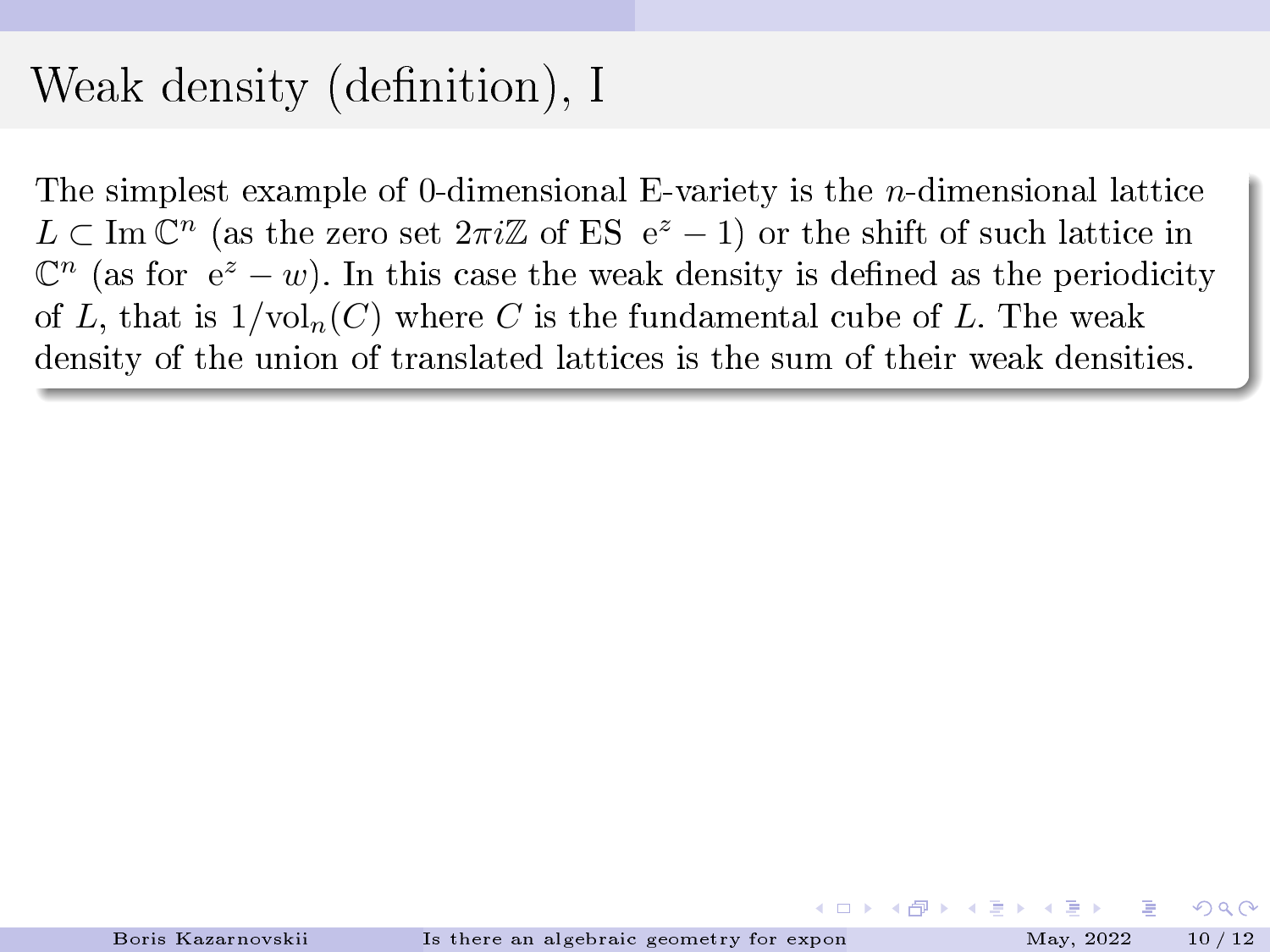## <span id="page-15-0"></span>Weak density (definition), I

The simplest example of 0-dimensional E-variety is the n-dimensional lattice  $L \subset \text{Im } \mathbb{C}^n$  (as the zero set  $2\pi i \mathbb{Z}$  of ES e<sup>z</sup> - 1) or the shift of such lattice in  $\mathbb{C}^n$  (as for  $e^z - w$ ). In this case the weak density is defined as the periodicity of L, that is  $1/\text{vol}_n(C)$  where C is the fundamental cube of L. The weak density of the union of translated lattices is the sum of their weak densities.

 $X \subset \mathbb{C}^n$  is called an  $\varepsilon$ -perturbation of the translated lattice  $z + L$  if (a) X lies in the  $\varepsilon$ -neighbourhood  $(z+L)_{\varepsilon}$  of this translated lattice, and (b) the  $\varepsilon$ -neighbourhood of each point  $x \in z + L$  contains precisely one point from X. Definition. The weak density of a finite union of  $\varepsilon$ -perturbed lattices is the sum of their weak densities.

 $\Omega$ 

K ロ ▶ K 御 ▶ K 君 ▶ K 君 ▶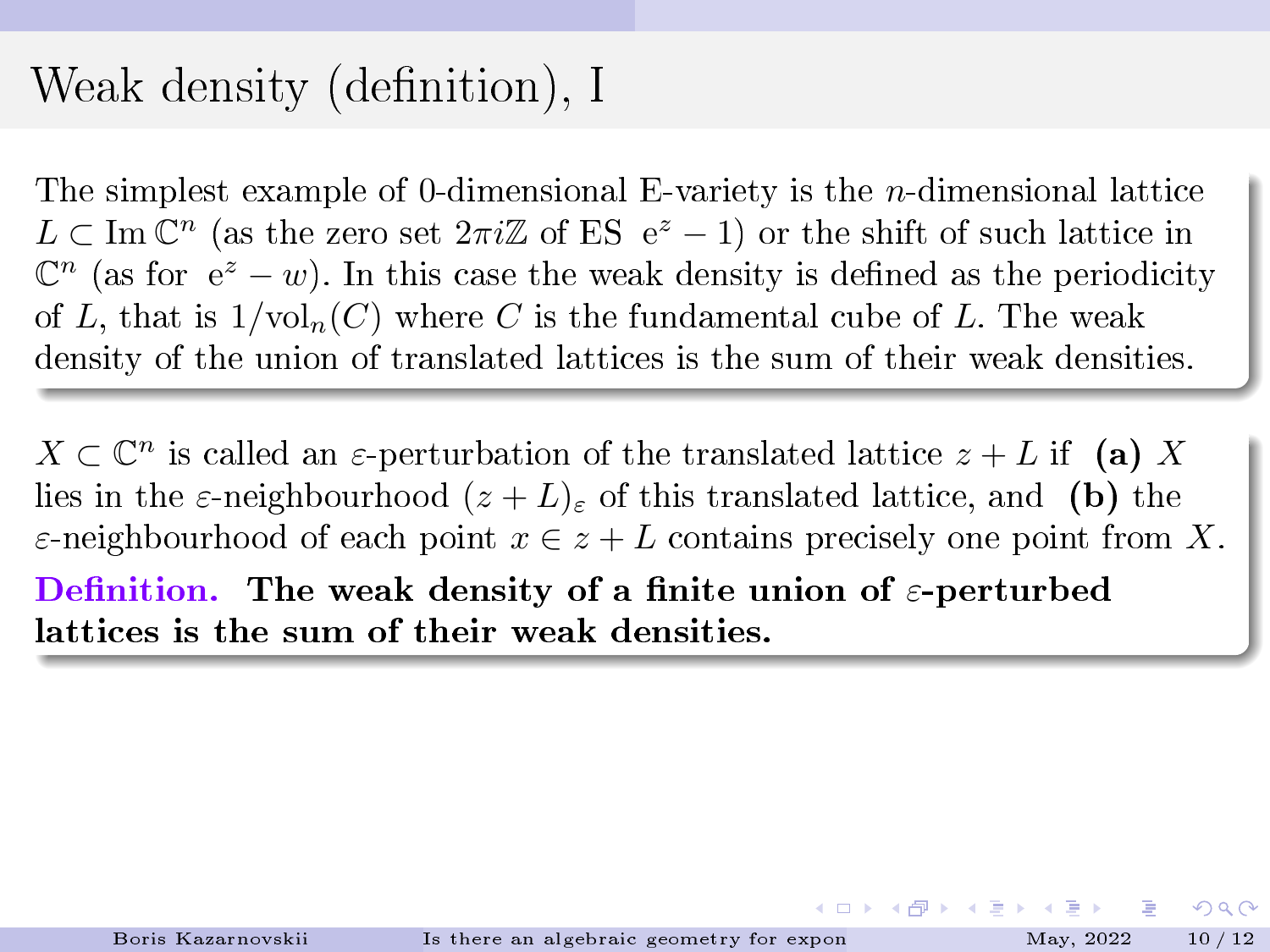## <span id="page-16-0"></span>Weak density (definition), I

The simplest example of 0-dimensional E-variety is the n-dimensional lattice  $L \subset \text{Im } \mathbb{C}^n$  (as the zero set  $2\pi i \mathbb{Z}$  of ES e<sup>z</sup> - 1) or the shift of such lattice in  $\mathbb{C}^n$  (as for  $e^z - w$ ). In this case the weak density is defined as the periodicity of L, that is  $1/\text{vol}_n(C)$  where C is the fundamental cube of L. The weak density of the union of translated lattices is the sum of their weak densities.

 $X \subset \mathbb{C}^n$  is called an  $\varepsilon$ -perturbation of the translated lattice  $z + L$  if (a) X lies in the  $\varepsilon$ -neighbourhood  $(z + L)_{\varepsilon}$  of this translated lattice, and (b) the  $\varepsilon$ -neighbourhood of each point  $x \in z + L$  contains precisely one point from X. Definition. The weak density of a finite union of  $\varepsilon$ -perturbed lattices is the sum of their weak densities.

Let, as above,  $E_G$  be the ring of ESs with support in group G with the basis  $\alpha_1, \ldots, \alpha_N$ . Each ES  $f \in E_G$  is the Laurent polynomial  $P(e^{\alpha_1 z}, \ldots, e^{\alpha_N z})$ . We define the action of  $(\mathbb{C} \setminus 0)^N$  in  $E_G$  as follows: if  $t = (c_1, \ldots, c_N)$  then

$$
t\colon P(\,\mathrm{e}^{\alpha_1 z},\ldots,\,\mathrm{e}^{\alpha_n z})\mapsto P(c_1\,\mathrm{e}^{\alpha_1 z},\ldots,c_N\,\mathrm{e}^{\alpha_N z}).
$$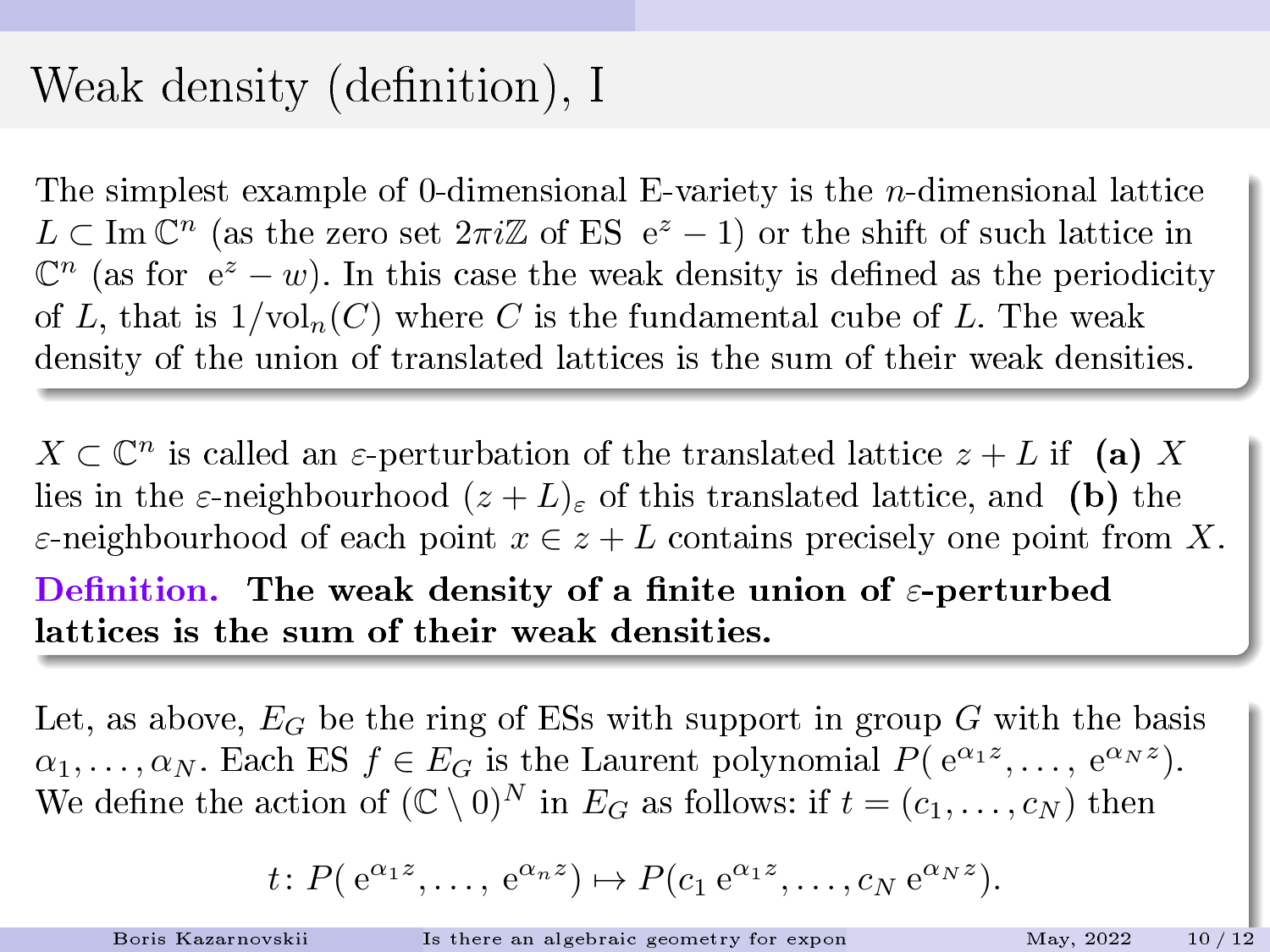<span id="page-17-0"></span>We extend this action to E-varieties: if E-variety  $X$  given by equations  $f_1 = \cdots = f_k = 0$  then E-variety tX is given by equations  $tf_1 = \cdots = tf_k = 0$ . Now we give the description of the assertion which gives the denition of weak density of any E-variety.

Theorem. The torus  $(\mathbb{C} \setminus 0)^N$  contains a set of "relatively full measure U, such that the following is true. For each  $t \in U$  exists a finite set of lattices in the space  $\text{Im }\mathbb{C}^n$ , such that the toric shift  $tX$ can be approximated by unions of shifts of some finite set of lattices. The set of lattices depends on the connected component of U containing the point t. However, the weak densities of the union of lattices for all  $t$  are the same.

**イロト イ団 ト イヨ ト イヨ ト ニヨ**